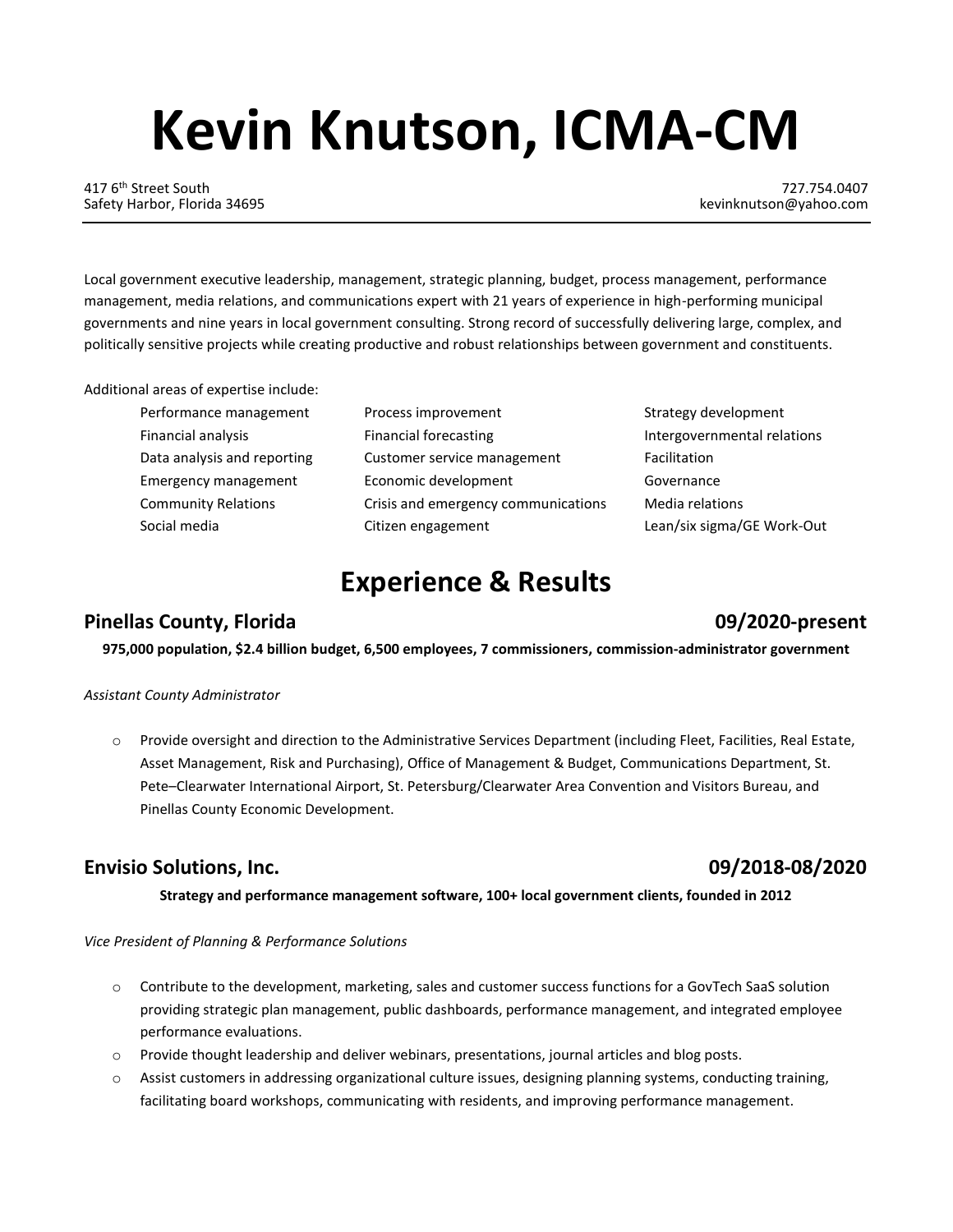### **Management Partners, Inc. 03/2012-08/2018**

#### **Local government management consulting, 1,000+ clients in 42 states, founded in 1994**

*Regional Vice President*, 05/2012-08/2018 *Senior Advisor*, 03/2012-05/2012

- o Manage all activities of the eastern practice covering 32 states from the Atlantic Ocean to the Rocky Mountains. Supervise professional consultants and management analysts, coordinate business development and client relations, and provide oversight for all projects in the region. **Managed 202 projects for 124 different clients.**
- o Manage operational assessment, long-range financial planning, and process improvement projects. Serve as facilitator for goal setting, strategic planning, and governance workshops.

### **City of Reno, Nevada 01/2008-02/2012**

**218,000 population, \$320 million budget, 1,123 employees, 7 council members, council-manager government**

### *Assistant City Manager*, 08/2011-02/2012

- o Direct oversight of Human Resources; Neighborhood Services (including public information, media relations, Council support, and call center); Federal, State, and local intergovernmental affairs; grants management; Community Resources; economic development; and the Reno Redevelopment Agency.
- o Organized Northern Nevada Economic Development Coalition's "ReCharge Nevada" event that brought together more than 200 stakeholders to kick-off a regional economic development effort.
- o Provided executive oversight of numerous projects and committees, including shared services; managed competition; negotiations on tax increment agreements and sales tax districts; redevelopment land sales; facility leases; parks development; and fire deconsolidation.
- o Acted as Emergency Operations Center Director and management liaison during November 2011 Caughlin Fire (2,000 acres, 9,500 evacuated) and January 2012 Washoe Drive Fire (3,200 acres, 10,000 evacuated).
- o Performed level two grievance resolution for several bargaining units; negotiated resolutions. Chaired health benefits appeal committee. Lead negotiator for collective bargaining.

### *Interim City Manager,* 03/2011-06/2011

*Interim Executive Director*, Reno Redevelopment Agency, 03/2011-06/2011

- $\circ$  Unanimously appointed as interim city manager. Provided leadership to a redevelopment agency with two districts, a new AAA baseball stadium, numerous catalyst projects, and retail properties.
- o Prepared, presented and adopted \$170 million Fiscal Year 2011-2012 General Fund budget that began to provide steps toward **financial stability** for the first time since the recession began in 2008, by adding \$3.8 million to stabilization reserves, investing \$4.0 million in capital projects, and shoring up fund balances across all fund types.
- o During the recession, negotiated agreement with International Association of Firefighters after a 15-month impasse before going to binding interest arbitration, meeting the City's goal of **7.5% reduction in salaries** with related benefits, including no salary increases for the next two years. Negotiated contract with Fire administrative union that had been at impasse for 12 months before going to fact-finding by an arbitrator. Closed two-year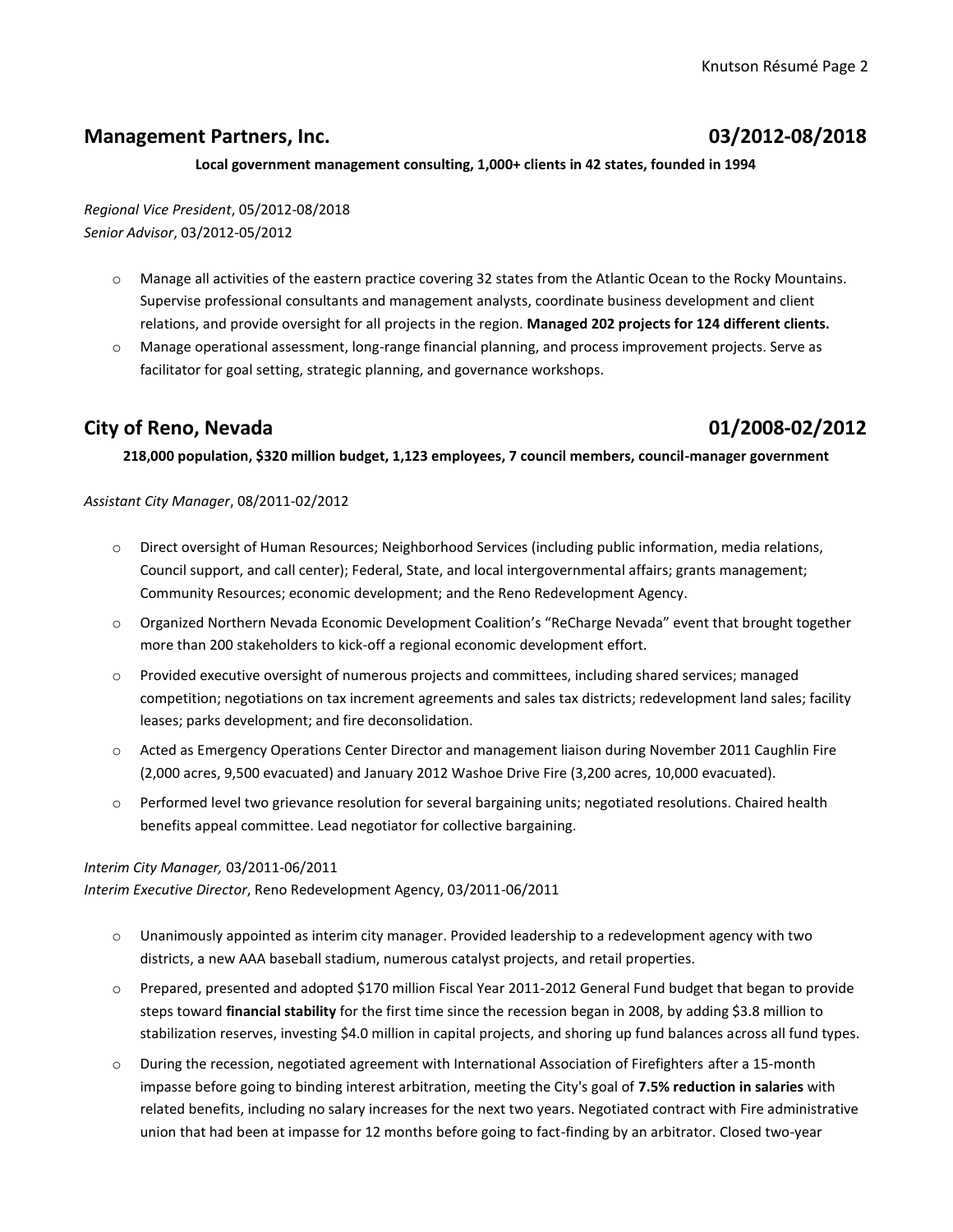contracts with three Police bargaining units and a professional group with various concessions.

- o Successfully avoided State takeover of City finances when the process was initiated in February 2011. The City of Reno met 11 of 23 conditions defining "severe fiscal emergency" under Nevada Revised Statutes, and was called before the Senate Revenue Committee, Assembly Taxation Committee, and the Committee on Local Government Finance. Developed a corrective action plan to remedy all issues. Negotiated with the Department of Taxation.
- o Planning and negotiations with creditors of a **\$634 million debt portfolio** experiencing severe revenue losses.

#### *Director of the Office of Management & Budget*, 06/2010-08/2011

- o Designed budgetary response to major revenue losses, including a 30% drop in sales tax related revenues and a 16% drop in ad valorem property taxes. **Implemented budget reductions totaling \$27 million**. Staff reductions totaled 32% over two years, from 1,648 to 1,123.
- o Implemented process improvement program using lean manufacturing tools. First project in the business licensing division reduced cycle time from 30-day to 6-day average and **generated more than \$90,000 a year in savings**.
- o Managed professional staff engaged in Community Development Block Grant program, federal grants program, homelessness initiative and Community Assistance Center, neighborhood stabilization program, low income housing, American Recovery & Reinvestment Act programs, and federal legislative lobbying.

#### *Director of Community Relations,* 01/2008-06/2010

- o Direct responsibility for public relations, media relations, issue management, crisis communications, Reno TV (channel 213 on Charter Communications), the City's website (reno.gov), the City's intranet (CORE), advertising, inhouse video production, and numerous other print collateral for City of Reno. **Reduced overall cost** of community relations function **by \$1.1 million** between 2008 and 2010.
- o Managed community relations and ombudsman programs, including a neighborhood services program, eight Neighborhood Advisory Boards, the Community Pride Grant program (\$220,000 - \$440,000), Reno Direct call center (45,000+ calls per year), and town hall meetings.
- o Launched Reno's first blog, *Around the Arch*, in April 2009. Developed and implemented social media communications outreach using Facebook (13,500+ fans), YouTube (127,500+ video views, 187 subscribers), Twitter (3,700+ followers), Flickr, LinkedIn (440+ followers), and Friendfeed. Wrote and established social media policies and procedures. Program won 2011 3CMA Award of Excellence – Social Media.

### **City of Coral Springs, Florida 05/1991-01/2008**

**135,000 population, \$170 million budget, 820 employees, 5 commissioners, council-manager government**

*Director of Communications & Marketing*, 11/2005-01/2008

- o Creative and editorial direction of *Coral Springs* magazine, *CityTV* (channel 25 on Advanced Cable Communications), *CityRadio* (AM 1670), the City's website (coralsprings.org), the City's intranet (The Knowledge Network), advertising, public relations, media relations, in-house video production, and other print collateral.
- o After a 2006 comprehensive redesign, **market penetration** of *Coral Springs* magazine, mailed to 53,000 households and commercial addresses, was **72%**, well above the major local daily, the South Florida Sun-Sentinel, at 46%. (Readership as a percent of total population.) This was a significant increase from 60% in 2006. In 2007 was awarded 3CMA's Savvy Award for best magazine.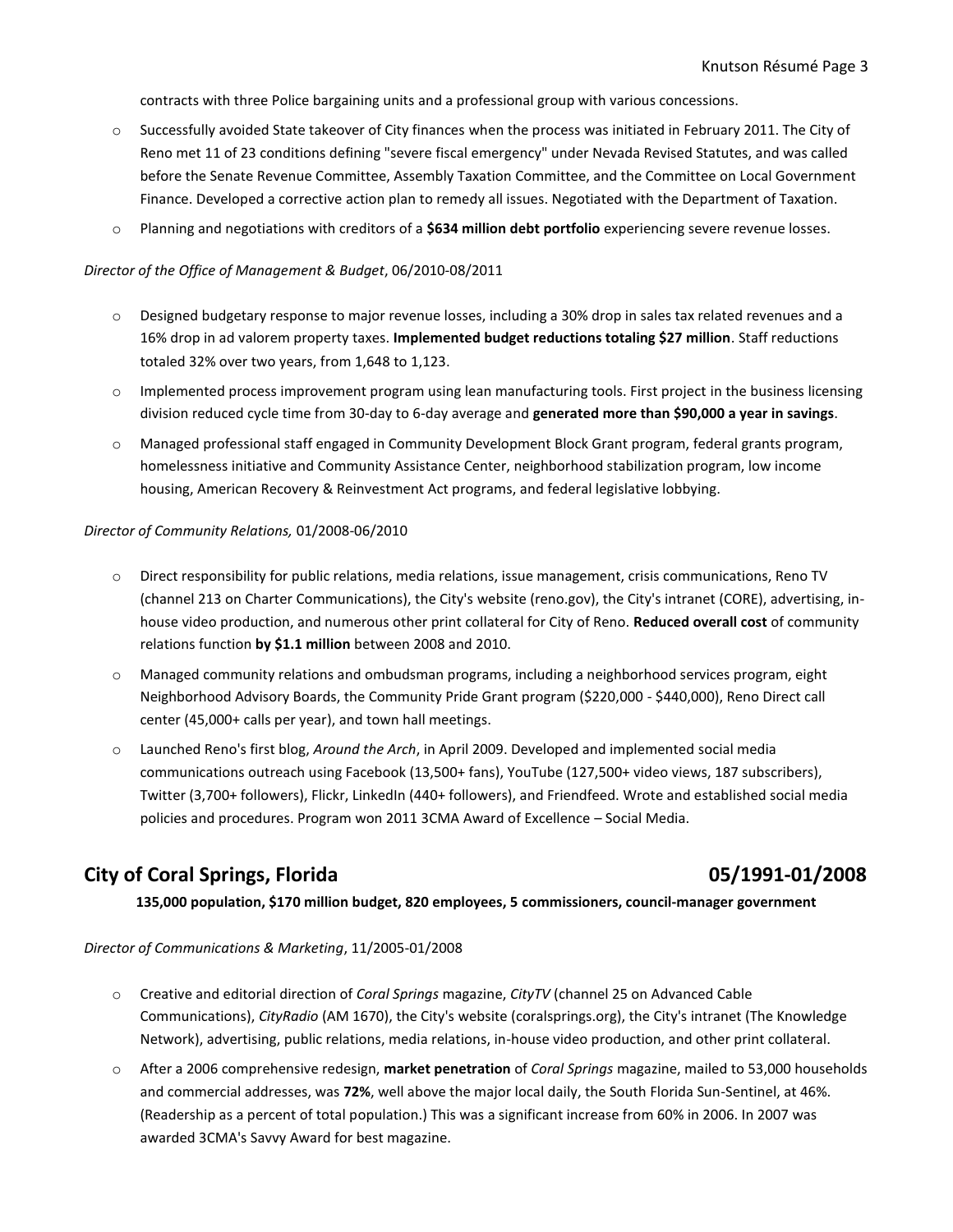- o Planned campaign, wrote and directed design of advocacy materials for a General Obligation bond issue that **generated 84% votes in favor of the referendum** during a period of public concern over tax rates. The campaign won the 2006 3CMA Award of Excellence - Community Issue.
- o Resident satisfaction with communications in Coral Springs **rose from 89% in 2005 to 92% in 2007**. Satisfaction ratings for major communications vehicles in 2007 included 83% for *CityTV*, 91% for the magazine, and 89% for the website.

#### *Budget & Strategic Planning Manager,* 10/1998-11/2005

- o Managed the preparation and execution of an annual operating budget of up to \$135 million and a capital budget of \$15 million for a large municipality (population 132,000), **maintaining or lowering ad valorem tax rates each year**, from 1998 through 2005.
- o Created a strategic planning process that linked policy direction to operations at all levels. Directed a professional staff that created reports, forecasts, variance analyses, trend analyses, financial models, and feasibility studies for revenues, programs, and capital acquisitions. Prepared and delivered financial and statistical reports and presentations. Established policies and internal controls. Performed internal audits and program evaluations.
- o Developed, wrote, designed, and published Strategic Plan, Business Plan and Budget documents that won the Government Finance Officers Association Distinguished Budget Presentation Award from 1998 through 2005. For 2001 through 2005, budget documents were given additional designations as an "Outstanding Policy Document," "An Outstanding Communications Device," "An Outstanding Financial Plan," and as an "Outstanding Operations Guide." Received special recognitions for Capital Improvement Program and for integration of performance measures numerous times.
- o Mostly based on the strategic planning model and financial results, City of Coral Springs General Obligation Bonds and Water & Sewer Bonds were **rated AAA** by Moodys, Standard & Poors, and Fitch-ICBA from 1998 through 2005.
- o Managed organization-wide performance measurement system, linking operational management to strategic goals. Performed performance audits and analyzed results. Charter member of the Florida Benchmarking Consortium. Charter participant in ICMA Center for Performance Measurement.
- Directed managed competition program. Wrote winning bid for City's Utility Billing Team during privatization of billing function. Wrote winning bid for operation and maintenance of a 60 acre community park. Wrote successful bid to provide the neighboring city with Fire Rescue service in 2004. Successfully outsourced ongoing park maintenance and management of a performing arts center.
- o **Central participant in implementing quality management program based on Baldrige criteria, culminating in 1997 and 2003 Florida Governor's Sterling Awards and the 2007 Malcolm Baldrige National Quality Award for Performance Excellence,** making Coral Springs the first government to earn the Baldrige Award. Served as a Sterling Examiner in 2001-2002. Coral Springs was also selected as the first entity to receive the Florida League of Cities' City of Excellence Award in 2004 and was listed in Money Magazine's Ten Best Places to Live in 2006.
- o Coral Springs' Strategic Planning process was used as a best practice model for performance measurement in the National Partnership for Reinventing Government and the American Quality & Productivity Center and was a case study in Bob Paladino's *Five Key Principles of Corporate Performance Management* (2007) and Shayne Kavanagh's *Financing the Future: Long-Term Financial Planning for Local Government* (2007). Budget process was featured in the 2001 edition of GFOA's *Best Practices in Public Budgeting*.

*Senior Budget Analyst*, 07/1996-10/1998 *Museum Director*, Coral Springs Museum of Art, 10/1995-07/1996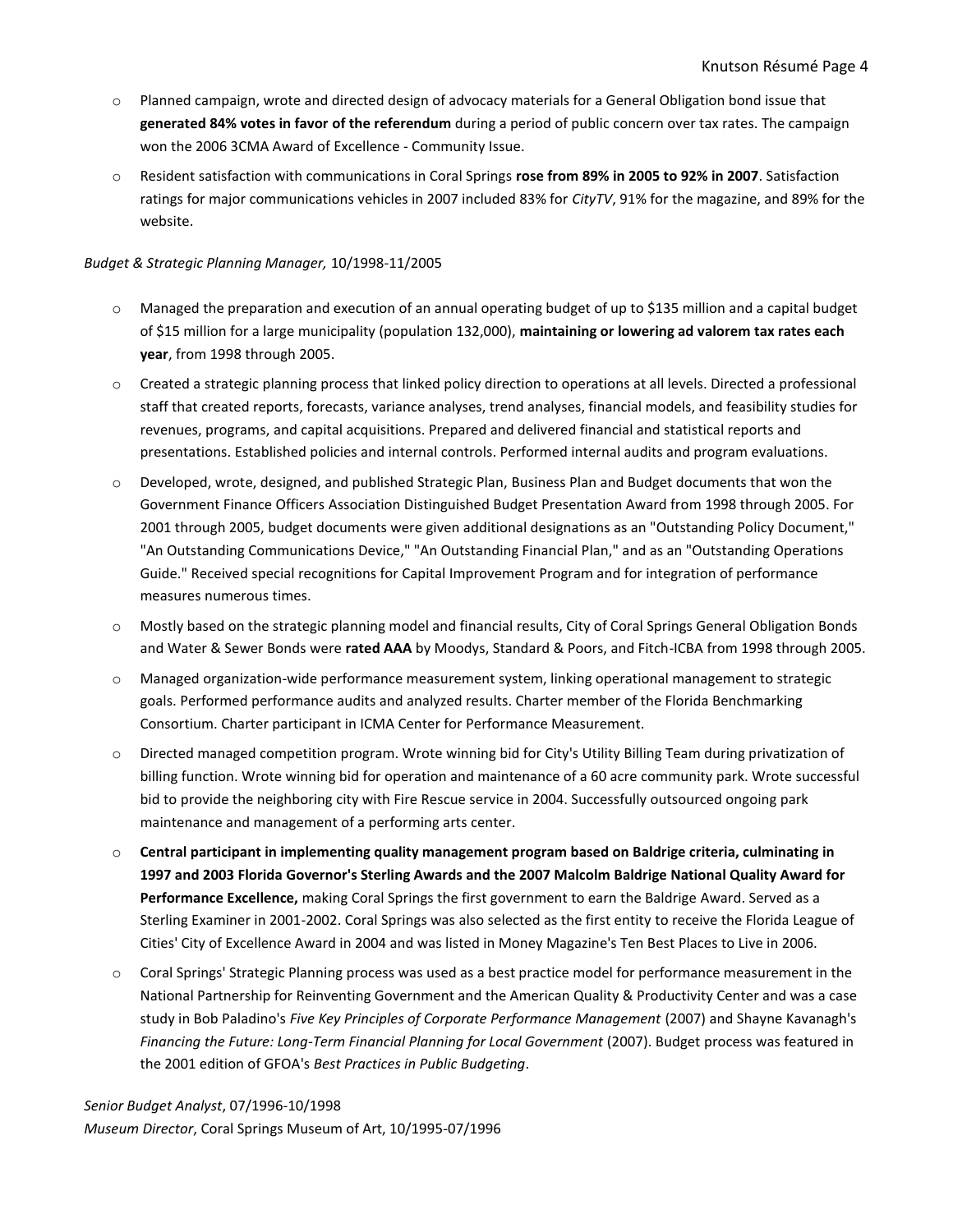*Director of Event Services*, Professional Facilities Management, 10/1994-10/1995 (subcontractor to City of Coral Springs) *Acting General Manager*, Coral Springs Center for the Arts, 04/1994-10/1994 *Business & Information Systems Manager*, Coral Springs Center for the Arts, 05/1991-04/1994

#### **Other Positions**

*Box Office Manager*, Omni Auditorium, Broward College, 10/1989-05/1991 *Sound Engineer/Stagehand/Gaffer's Assistant*, Freelance/Self-employed, 06/1982-05/1991 Service in the US Army, 3rd Infantry Division active duty and reserves, 12/1984-10/1992 (Honorable discharge)

## **Education**

Leadership Development Program Center for Creative Leadership, 2007 Advanced Government Finance Institute University of Wisconsin - Madison, 2005 Board of Examiners Training Florida Sterling Council, 2000

**Master of Fine Arts** in Creative Writing Florida International University, 1995 **Bachelor of Arts** in English Florida International University, 1991 Associate of Arts in Liberal Arts **Broward College**, 1988

Senior Executives in State & Local Government John F. Kennedy School of Government, Harvard University, 2011 Incident Command System Certificates Federal Emergency Management Administration, 2006 - 2010 Certified Public Pension Trustee Florida Public Pension Trustees Association, 2006 - 2008 Certificate in Strategic Management Florida Institute of Government, 2000

## **Selected Professional Activities**

International City/County Management Association (ICMA) **Achieved Credentialed Manager designation, 2011 Member, Digital Strategies Advisory Board** Government Finance Officers Association (GFOA) **Advisor to the Budget & Fiscal Policy Committee Member, Resiliency Task Force** City-County Communications & Marketing Association (3CMA) **Communicator of the Year, 2011** Engaging Local Government Leaders **2019 Haverford Award, #3 of 100 2020 Traeger Award, #25 of 100**

Active in the Alliance for Innovation, National Association of Counties and the Florida City/County Management Association